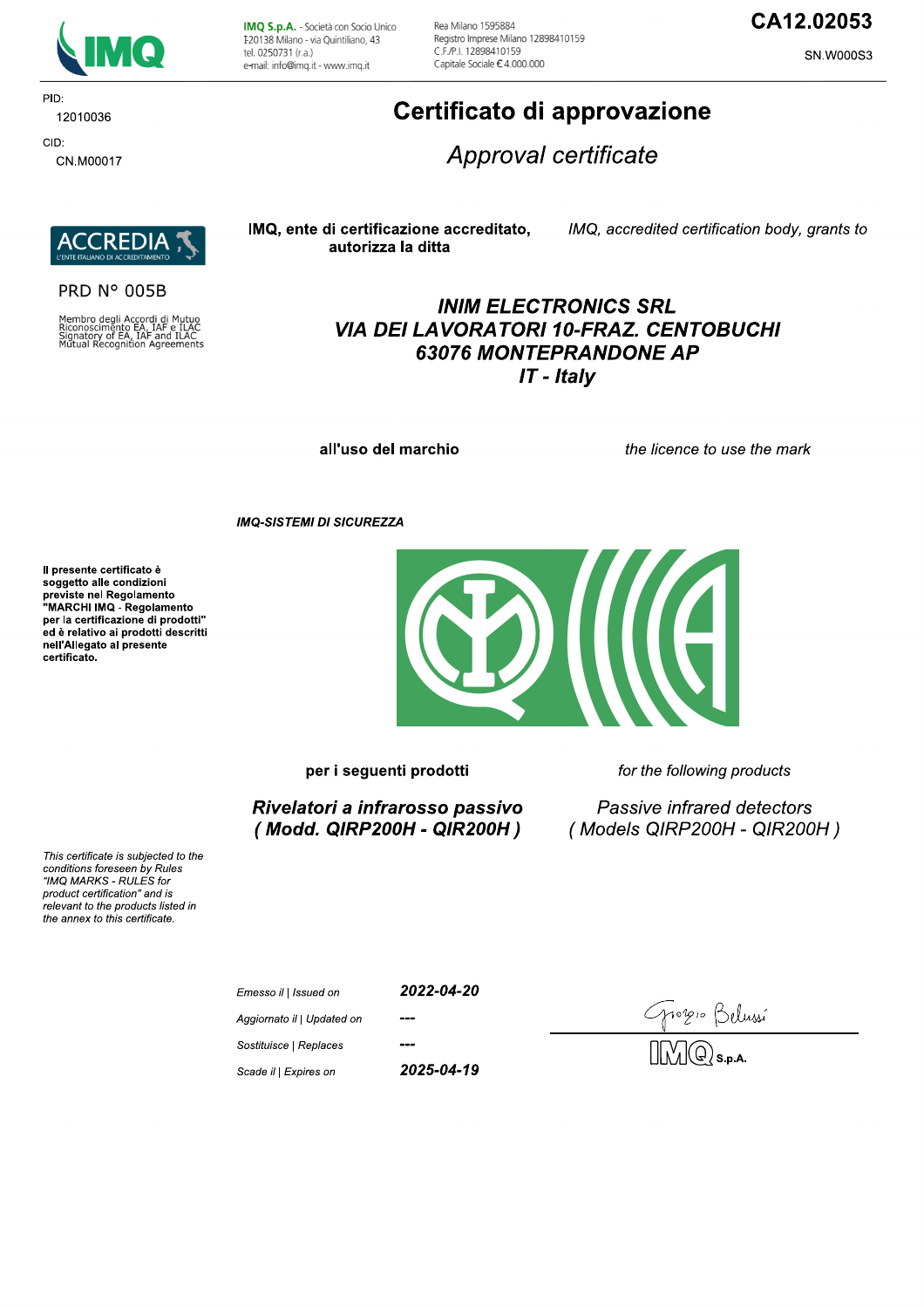| <b>Contract Contract Contract Contract Contract Contract Contract Contract Contract Contract Contract Contract Co</b><br><b>Service Service</b> |
|-------------------------------------------------------------------------------------------------------------------------------------------------|
|-------------------------------------------------------------------------------------------------------------------------------------------------|

IMQ S.p.A. - Società con Socio Unico I 20138 Milano - via Quintiliano, 43 tel. 0250731 (r.a.) e-mail: info@img.it - www.img.it

Rea Milano 1595884 Registro Imprese Milano 12898410159 C.F./P.I. 12898410159 Capitale Sociale €4.000.000

# CA12.02053

**SN.W000S3** 

Allegato - Certificato di approvazione **Annex - Approval certificate** 

Emesso il | Issued on 2022-04-20 Aggiornato il | Updated on Sostituisce | Replaces Scade il / Expires on 2025-04-19

**Prodotto | Product** 

# Rivelatori a infrarosso passivo **Passive infrared detectors**

| Concessionario   Licence Holder |  |
|---------------------------------|--|
|                                 |  |

**INIM ELECTRONICS SRL VIA DEI LAVORATORI 10-FRAZ. CENTOBUCHI** 63076 MONTEPRANDONE AP IT - Italy



IMQ-SISTEMI DI<br>SICUREZZA



|      | Costruito a   Manufactured at |    |       |
|------|-------------------------------|----|-------|
| 3076 | <b>MONTEPRANDONE</b>          | AP | Italv |

Copia del presente certificato deve essere conservata presso i luoghi di produzione sopra elencati

#### Norme / Specifiche tecniche

Prodotto/i conforme/i alle Norme/Specifiche tecniche:

6

EN 50131-2-2:2017 EN 50130-5:2011 EN 50131-1:2006+ A1:2009 + A2:2017 + A3:2020 EN 50130-4:2011 + A1:2014 EN 61000-6-3:2007 + A1:2011

#### **Standards / Technical specifications**

Copy of this certificate must be available at the manufacturing places listed above

Product/s complying to Standards/Technical specifications:

EN 50131-2-2:2017 EN 50130-5:2011 EN 50131-1:2006+ A1:2009 + A2:2017 + A3:2020 EN 50130-4:2011 + A1:2014 EN 61000-6-3:2007 + A1:2011

## **Rapporti | Test Reports**

SS20-0055654-01

PLM0002T

C05877577

### **Caratteristiche tecniche | Technical characteristics**

| 12.6V                           | Tensione nominale alimentazione   Rated supply voltage |  |
|---------------------------------|--------------------------------------------------------|--|
| $13 \text{ mA}$                 | Corrente massima assorbita   Rated current             |  |
| 15 m                            | Portata massima   Maximum range                        |  |
| <b>Volumetrica / Volumetric</b> | Tipo di copertura   Coverage                           |  |
| Grade 2                         | Grado di sicurezza   Security grade                    |  |
| Class II                        | Classe ambientale   Environmental class                |  |
| NICERA SFG323-611               | Sensore piroelettrico   Pyro sensor                    |  |
|                                 |                                                        |  |

### Articoli (con dettagli) | Articles (with details)

AR W004FI

Marca | Trade mark INIM Modello | Model QIR200H Sensore piroelettrico | Pyro sensor NICERA SFG323-611

AR.W004EK

Marca | Trade mark INIM Modello | Model QIRP200H Sensore piroelettrico | Pyro sensor NICERA SFG323-611

### Ulteriori informazioni | Additional Information